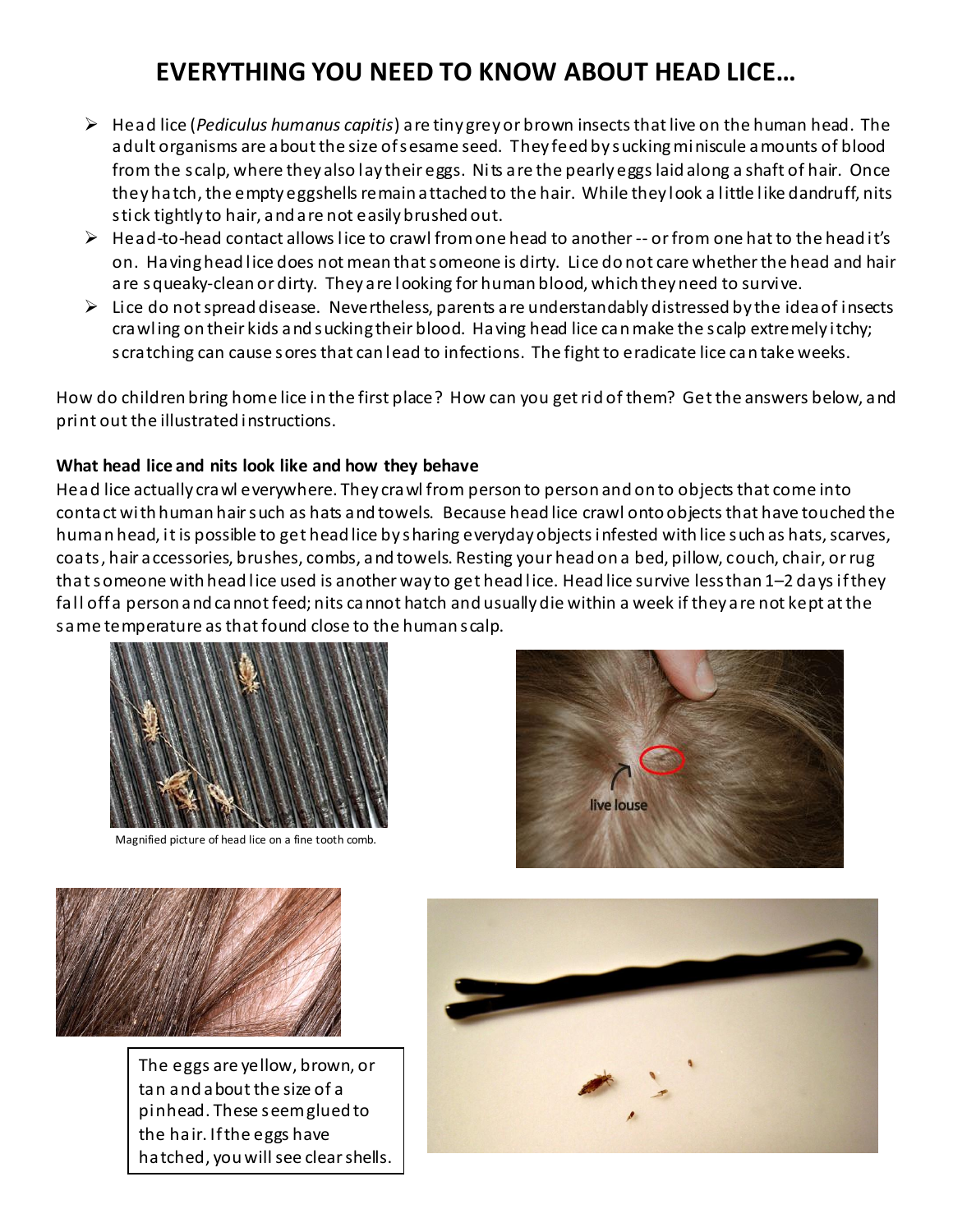# **Signs and symptoms of head lice :**

- itchyscalp
- scratching of the scalp and/or back of neck
- crawling sensation on the hair or scalp
- seeing bugs on hair, skin, or clothing
- finding lice eggs (nits).
- swollen lymph nodes (glands) in the neck
- conjunctivitis -- a common eye infection called "pink eye"

# **Examining for head lice**

# DRY HAIR METHOD

This process will take 3-5 minutes, depending on hair length and treatment. To be used for detection only -- not for treatment.

- 1. Check scalp: part hair in various places, check behind ears and at the nape of the neck -- look for sores or a rash where person has been scratching
- 2. Look for movement in the hair: unlikely to see the lice themselves -- they're very small, move quickly, and avoid light
- 3. Look for lice eggs (nits): tiny white or yellowish tear drop-shaped sacs are attached to the hair near the scalp (within a quarter inch if they haven't yet hatched); may be easier to feel than to
	- see -- feel like grains of fine sand
		- o Make sure the "nits" are really nits: hard to distinguish from dandruff or flakes of hair products; nits stick to the hair like glue while dandruff and other flakes are easily removed from the hair shaft
		- $\circ$  Make sure the nits you find are still alive: can only hatch in the warmth within  $\frac{1}{4}$  inch of the scalp. After they hatch, the empty egg case remains attached to the hair and grows farther and farther from the scalp.

# WET HAIR METHOD

This process will take 5-15 minutes, depending on hair length and thickness.

- 1. Wash the hair in the normal way with ordinary shampoo.
- 2. Rinse out the shampoo and put on lots of ordinary conditioner.
- 3. Comb the hair with a normal comb to get rid of tangles.
- 4. When the hair is untangled switch to a detection comb (lice comb). This is a special finetoothed comb. The teeth of normal combs are too far apart.
- 5. Slot the teeth of the comb into the hair at the roots so it is touching the scalp.
- 6. Draw the comb through to the tips of the hair.
- 7. Make sure that all parts of the hair are combed by working around the head.
- 8. Check the comb for lice after each stroke. A magnifying glass may help.
	- $\circ$  Shaking the comb out into a plastic bowl after every swipe can help you see them better.
- 9. If you see any lice, clean the comb by wiping it on a tissue or rinse it before the next stroke.
- 10. After the whole head has been combed, rinse out the conditioner.
- 11. Repeat the combing procedure in the wet hair to check for any lice that might have been missed the first time.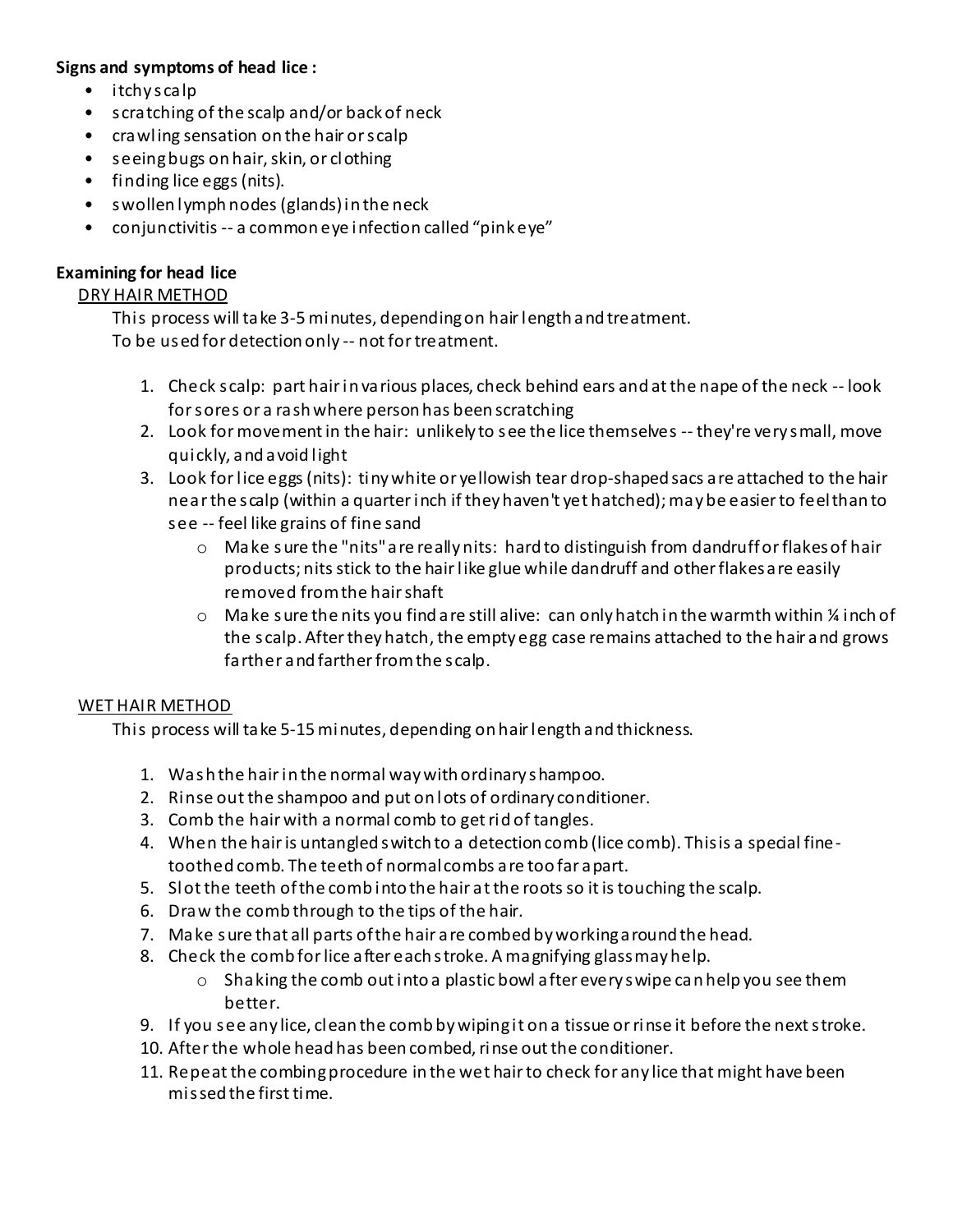### **Removing head lice from hair**

#### NEEDED: over-the-counter head lice medication and detection comb (lice comb)

Bottles of medication or complete kits can be found at several area locations, including Stone Drugs, Albertson's SavOn Pharmacy, Kmart, and Smith's. More "organic" treatments are available at Jackson Whole Grocer (QuitNits) and Lucky's.

RID, NIX, and Vamousse are name brands, but generic/store brands are available (HealthMart, Smart Sense, GoodSense, LiceFree, Equaline).



- $\triangleright$  Before applying treatment, it may be helpful to remove clothing that can become wet or stained during treatment.
- $\triangleright$  Apply lice medicine, also called pediculicide, according to the instructions contained in the box or printed on the label. If the infested person has very long hair (longer than shoulder length), it may be necessary to use a second bottle. Pay special attention to instructions on the label or in the box regarding how long the medication should be left on the hair and how it should be washed out.
- $\triangleright$  Do not use a combination shampoo/conditioner, or conditioner before using lice medicine. Do not wash the hair for 1–2 days after the lice medicine is rinsed out. These measures may reduce the effectiveness of the lice medications.
- $\triangleright$  Pull the detection comb through from the scalp to the end the hair gently and slowly before rinsing.

#### **When treating head lice**

- Do not use extra amounts of any lice medication unless instructed to do so by your physician or pharmacist. The drugs used to treat lice are insecticides and can be dangerous if they are misused or overused.
- All the medications listed above should be kept out of the eyes. If they get onto the eyes, they should be immediately flushed away.
- Do not treat someone more than 2–3 times with the same medication if it does not seem to be working. This may be caused by using the medicine incorrectly or by resistance to the medicine. Always seek the advice of your health care provider if this should happen. He/she may recommend an alternative medication.
- Do not use different head lice drugs at the same time unless instructed to do so by your physician or pharmacist.

#### **Getting rid of lice in the home**

- $\triangleright$  Hats, scarves, pillow cases, bedding, clothing, and towels worn or used by the infested person in the 2day period just before treatment is started can be machine washed and dried using the hot water and hot air cycles because lice and eggs are killed by exposure for 5 minutes to temperatures g reater than 130°F.
- $\triangleright$  Soak combs and brushes in hot water (at least 130°F) for 5-10 minutes.
- Items that cannot be laundered may be dry-cleaned or sealed in a plastic bag for two weeks.
- $\triangleright$  Vacuuming furniture and floors can remove hairs that might have viable nits attached.
	- $\circ$  The risk of getting infested by a louse that has fallen onto a rug/carpet or furniture is very low. Spending much time and money on housecleaning activities is not necessary to avoid reinfestation by lice or nits that may have fallen off the head or crawled onto furniture or clothing.

#### **Preventing head lice from coming back**

- $\triangleright$  Continue to check for 2–3 weeks to be sure all lice and nits are gone.
- Inspect household items that can get infested with lice and nits  $-$  towels, rugs, and bedding.
- $\triangleright$  Look carefully at the clothes your child has worn during the past 2 days for lice and their eggs.
- $\triangleright$  Reinforce the message to stop sharing anything that touches the head.
- $\triangleright$  Tell your child to stop head-to-head contact with other kids until the school is free of lice.
- $\triangleright$  All people in the same home, and other close 'head-to-head' contacts of the previous 4-6 weeks should be contacted. Tell them to look for lice and treat if they find any. All people with head lice in the same home should be treated at the same time. This stops lice being passed around again and again.